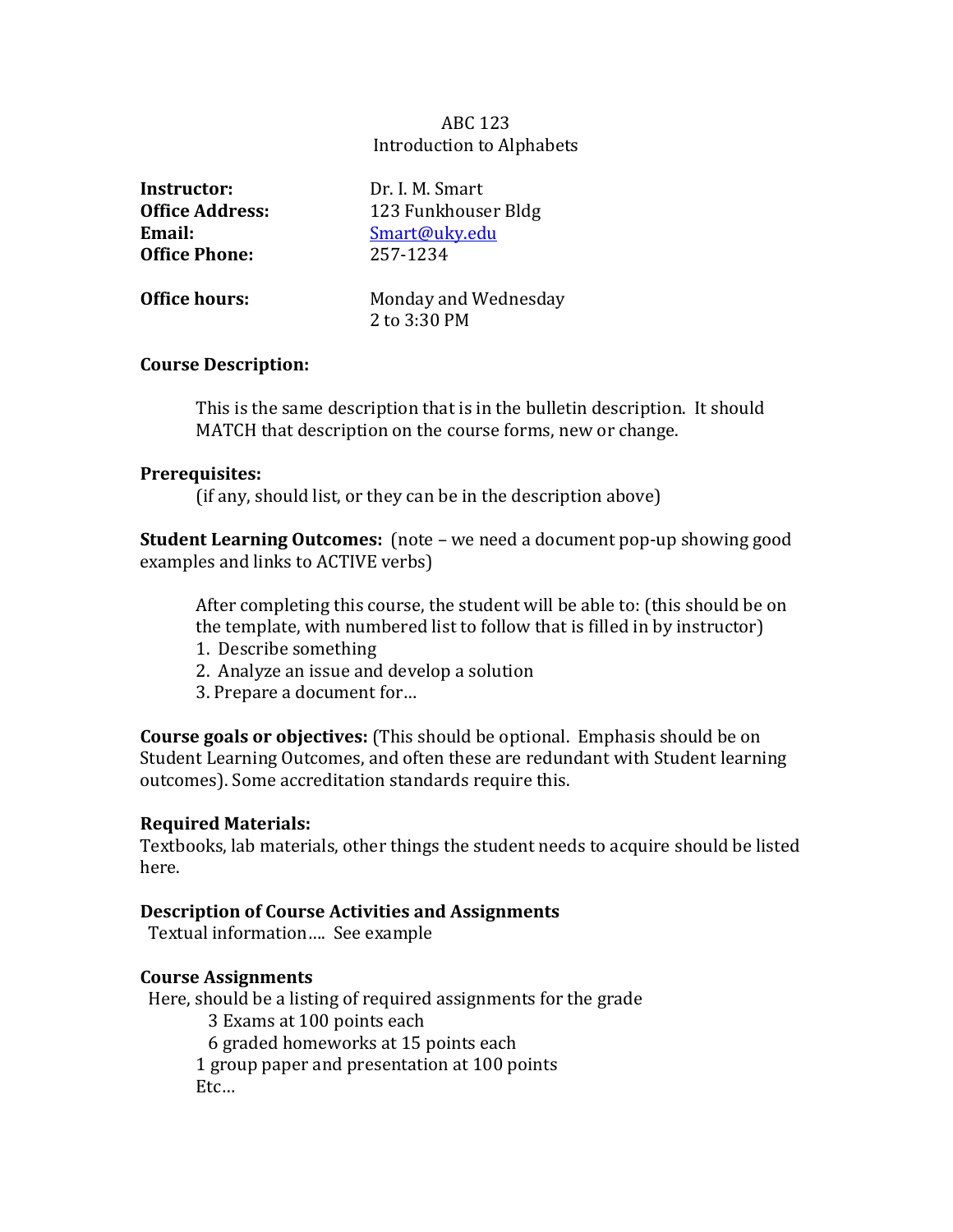## **Summary Description of Course Assignments**

Provide a short summary of the different components of your assignments. For example, a short description of exams, assignments, etc…

# **Course Grading (if 4xxG or 5xx, must have one for grad and ugrad students**

Grading scale for undergraduates:

 $90 - 100\% = A$  $80 - 89\% = B$ etc..

Grading scale for graduate students (no D for Grad Students):

 $90-100% = A$  $82 - 89\% = B$ etc.

# **Final Exam Information**

Date, time, location, other information

# **Mid-term Grade (boiler plate - for 100-500 level courses only):**

Mid-term grades will be posted in myUK prior to the mid-term deadline published by the Registrar [\(http://www.uky.edu/Registrar/AcademicCalendar.htm\)](http://www.uky.edu/Registrar/AcademicCalendar.htm). This grade will include all work that has been completed before the close of mid-term.

# **Course Policies:**

# **Submission of Assignments:**

Describe expectations for assignment submissions. Paper vs online. Late penalties, other requirements.

# **Attendance Policy – Send around for more input.**

Clearly spell out attendance policies for the course, in accordance with Senate Policy on excused absences. **Note: add more as info for faculty, with 2 or 3 examples which can be chosen, or another box with text input.**

# **Excused Absences (Boiler plate):**

Students need to notify the professor of absences prior to class when possible. S.R. 5.2.4.2 defines the following as acceptable reasons for excused absences: (a) serious illness, (b) illness or death of family member, (c) University-related trips, (d) major religious holidays, and (e) other circumstances found to fit "reasonable cause for nonattendance" by the professor.

Students anticipating an absence for a major religious holiday are responsible for notifying the instructor in writing of anticipated absences due to their observance of such holidays no later than the last day in the semester to add a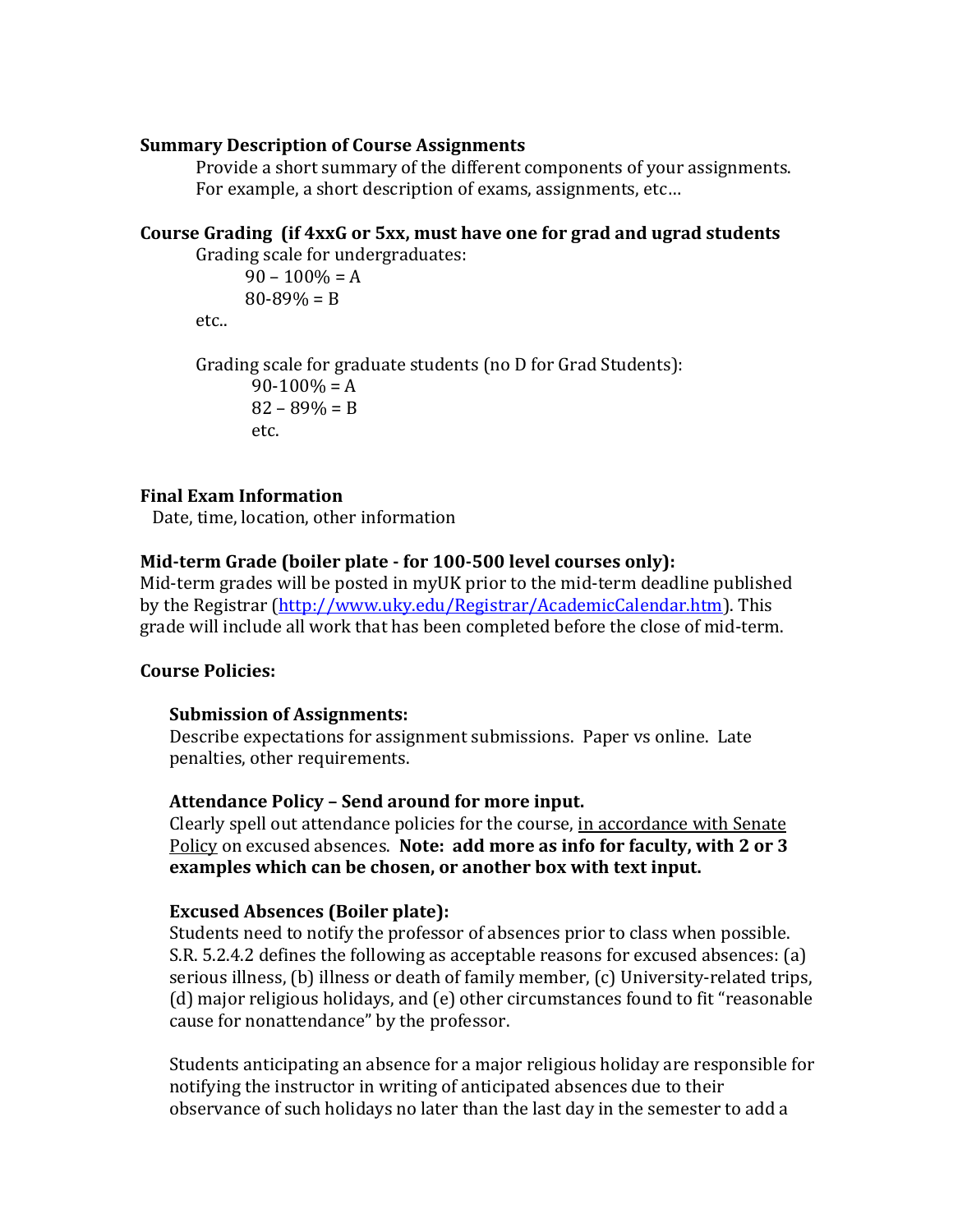class. Information regarding dates of major religious holidays may be obtained through the religious liaison, Mr. Jake Karnes (859-257-2754).

Students are expected to withdraw from the class if more than 20% of the classes scheduled for the semester are missed (excused or unexcused) per university policy.

## **Verification of Absences (boiler plate)**

Students may be asked to verify their absences in order for them to be considered excused. Senate Rule 5.2.4.2 states that faculty have the right to request "appropriate verification" when students claim an excused absence because of illness or death in the family. Appropriate notification of absences due to university-related trips is required.

## **Academic Integrity (boiler plate):**

Per university policy, students shall not plagiarize, cheat, or falsify or misuse academic records. Students are expected to adhere to University policy on cheating and plagiarism in all courses. The minimum penalty for a first offense is a zero on the assignment on which the offense occurred. If the offense is considered severe or the student has other academic offenses on their record, more serious penalties, up to suspension from the university may be imposed.

Plagiarism and cheating are serious breaches of academic conduct and may result in permanent dismissal. Each student is advised to become familiar with the various forms of academic dishonesty as explained in the Code of Student Rights and Responsibilities. Complete information can be found at the following website:<http://www.uky.edu/Ombud.>A plea of ignorance is not acceptable as a defense against the charge of academic dishonesty. It is important that you review this information as all ideas borrowed from others need to be properly credited.

Part II of *Student Rights and Responsibilities* (available online [http://www.uky.edu/StudentAffairs/Code/part2.html\)](http://www.uky.edu/StudentAffairs/Code/part2.html) states that all academic work, written or otherwise, submitted by students to their instructors or other academic supervisors, is expected to be the result of their own thought, research, or self-expression. In cases where students feel unsure about the question of plagiarism involving their own work, they are obliged to consult their instructors on the matter before submission.

When students submit work purporting to be their own, but which in any way borrows ideas, organization, wording or anything else from another source without appropriate acknowledgement of the fact, the students are guilty of plagiarism. Plagiarism includes reproducing someone else's work, whether it be a published article, chapter of a book, a paper from a friend or some file, or something similar to this. Plagiarism also includes the practice of employing or